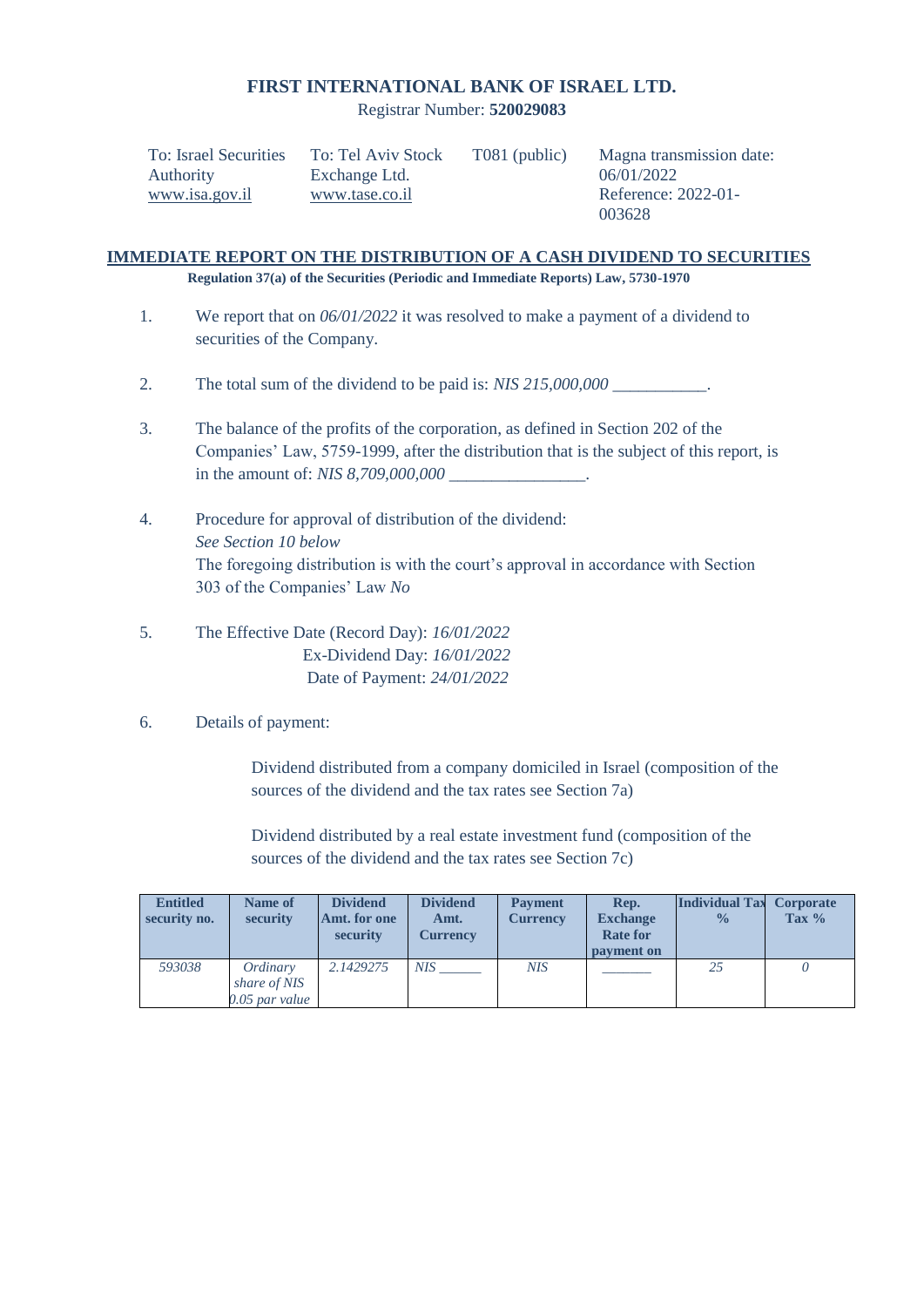Dividend distributed from a company domiciled abroad (tax rates see Section 7b)

| Security no. | Name of<br>security | <b>Gross Amt.</b><br>for one<br>security                    | Amt.<br><b>Currency</b>    | <b>Tax Abroad</b><br>$\frac{0}{0}$ | <b>Treaty Tax %</b>                         | <b>Individual tax Corporate</b><br>balance for<br>deduction in for deduction<br><b>Israel</b> % | tax balance<br>in Israel %                                           |
|--------------|---------------------|-------------------------------------------------------------|----------------------------|------------------------------------|---------------------------------------------|-------------------------------------------------------------------------------------------------|----------------------------------------------------------------------|
|              |                     |                                                             |                            |                                    |                                             |                                                                                                 |                                                                      |
|              |                     | Amt. for<br>payment in<br><b>Israel for one</b><br>security | <b>Payment</b><br>currency |                                    | <b>Rep. Exchange Rate for</b><br>payment on | <b>Actual</b><br>individual tax<br>in Israel %                                                  | <b>Actual</b><br>corporate<br><b>rate in Israel</b><br>$\frac{0}{0}$ |
|              |                     |                                                             |                            |                                    |                                             |                                                                                                 |                                                                      |

The amount of the dividend to be paid, accurate to the 7 digits after the decimal point for payment in NIS and to the 5 digits after the decimal point for payment in other currency.

Is the amount of the dividend for one security final *Yes* The amount of the dividend for one security is subject to changes due to:

7. Withholding tax rates detailed below are for purpose of withholding by members of the Exchange.

7a. Composition of sources of the dividend distributed from a company domiciled in Israel from shares and financial instruments excluding RIT fund.

|                                                                         | $%$ of          | <b>Individuals</b> | <b>Companies</b> | <b>Foreign</b>   |
|-------------------------------------------------------------------------|-----------------|--------------------|------------------|------------------|
|                                                                         | <b>Dividend</b> |                    |                  | <b>Residents</b> |
| Income owing corporate tax $(1)$                                        | 100             | 25%                | 0%               | 25%              |
| Income originating overseas (2)                                         | 0               | 25%                | 23%              | 25%              |
| Income of an approved/preferred plant (3)                               |                 | 15%                | 15%              | 15%              |
| Income of an Ireland preferred enterprise until 2013 (4)                |                 | 15%                | 15%              | 4%               |
| Income of an Ireland preferred enterprise as of 2014 (5)                |                 | 20%                | 20%              | 4%               |
| Preferred income                                                        |                 | 20%                | 0%               | 20%              |
| Income of a tourist/agricultural approved/preferred enterprise( (6)     |                 | 20%                | 20%              | 20%              |
| Income of an approved/preferred enterprise that has issued a waiver (7) | $\theta$        | 15%                | 0%               | 15%              |
| Distribution classified as capital gains                                |                 | 25%                | 23%              | $0\%$            |
| Distribution by participation unit                                      |                 |                    | 0                |                  |
| Other                                                                   |                 | 000                | 000              | 000              |

Explanation:

\_\_\_\_\_\_\_\_\_\_\_\_

\_\_\_\_\_\_\_\_\_\_\_\_\_\_\_\_\_

(1) Income owing corporate tax – income from the distribution of profits or from a dividend originating in income generated or accrued in Israel, directly or indirectly, from another association of persons owing corporate tax.

(2) Income originating overseas is income generated or accrued abroad and which has not been taxed in Israel.

(3) including income from a tourist preferred enterprise and whose election/operation year is until 2013.

(4) An Ireland preferred enterprise whose election year is until 2013.

(5) An Ireland preferred enterprise whose election year is from 2014 onward.

(6) including income from a tourist preferred enterprise and whose election/operation year is from 2014 onward.

(7) Approved or preferred enterprise that issued a waiver by 30.6.2015, after corporate tax owed had been deducted.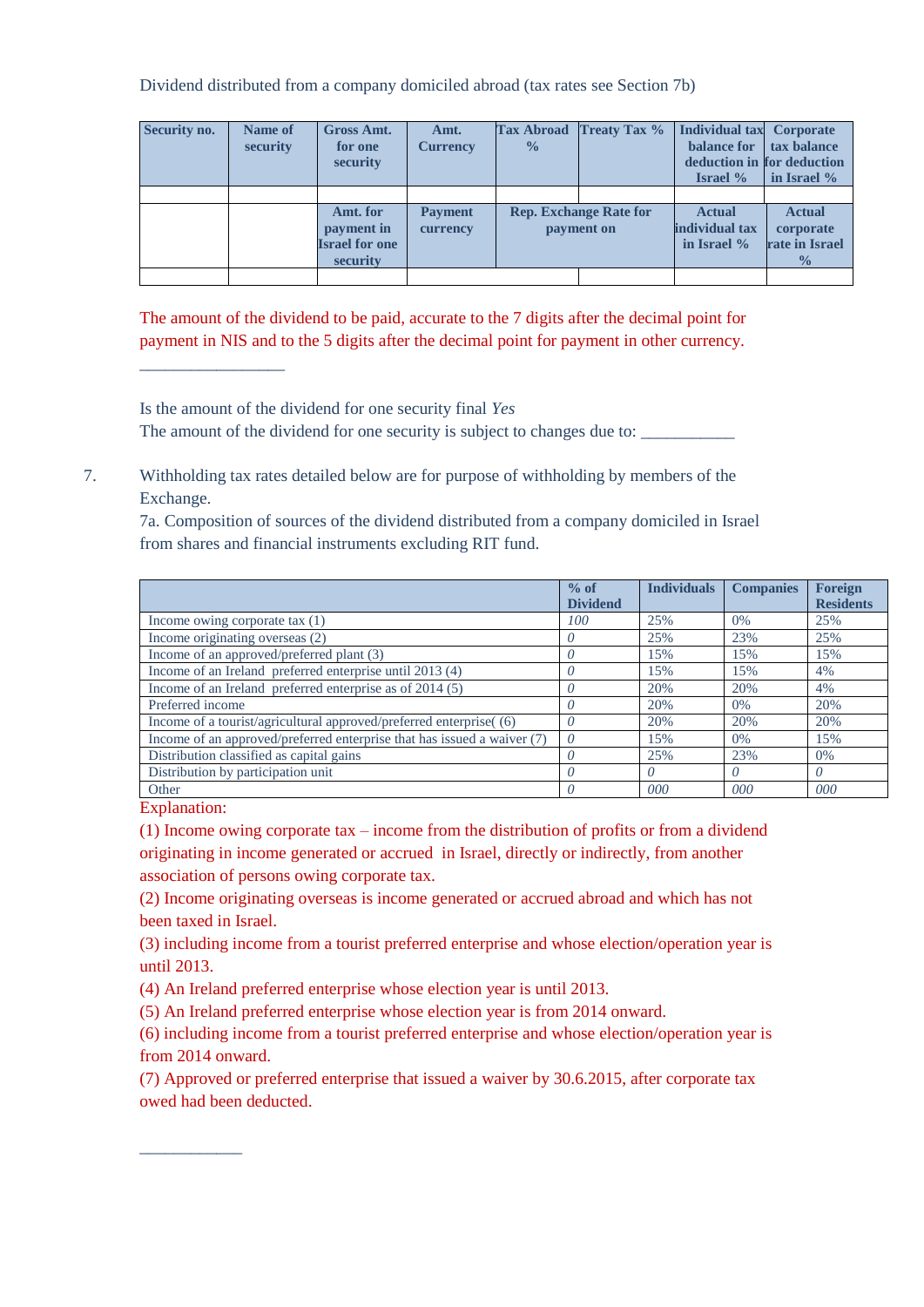7b. Dividend distributed from a company domiciled abroad

|                                                      | <b>Individuals</b> | Companies | <b>Foreign Residents</b> |
|------------------------------------------------------|--------------------|-----------|--------------------------|
| Dividend distributed from a company domiciled abroad | 25%                | 23%       |                          |

|                                                                            | $%$ of the<br><b>Dividend</b> | <b>Individuals</b><br>(1) | <b>Companies</b> | <b>Companies</b><br>domiciled<br>abroad | <b>Exempt</b><br><b>Trust</b><br><b>Fund</b> | <b>Provident</b><br>Fund $(2)$ |
|----------------------------------------------------------------------------|-------------------------------|---------------------------|------------------|-----------------------------------------|----------------------------------------------|--------------------------------|
| From real estate<br>appreciation, capital<br>gains and depreciation<br>(3) |                               | 25%                       | 23%              | 23%                                     | $0\%$                                        | $0\%$                          |
| Other taxable income<br>(such as: rent)                                    |                               | 47%                       | 23%              | 23%                                     | 23%                                          | $0\%$                          |
| Yielding real estate for<br>purpose of rental<br>housing                   |                               | 20%                       | 20%              | 20%                                     | $0\%$                                        | $0\%$                          |
| Income taxed by the<br>fund $(4)$                                          |                               | 25%                       | 0%               | 25%                                     | 0%                                           | $0\%$                          |
| Exceptional income                                                         |                               | 70%                       | 70%              | 70%                                     | 60%                                          | 70%                            |
| Other                                                                      |                               |                           |                  |                                         |                                              |                                |
| % of weighted tax<br>withheld                                              | 100%                          |                           |                  |                                         |                                              |                                |

### 7c. Dividend distributed by a real estate investment fund

(1) Individuals – including income of a taxable trust fund, individuals domiciled abroad.

(2) Provident funds for pension or benefits or compensation as defined in the Income Tax Ordinance and a foreign provident fund or pension fund that is domiciled in a country with reciprocity.

(3) from real estate appreciation or capital gains, excluding from the sale of real estate held

for a short period, and from income in the amount of depreciation expenses.

(4) Distribution from taxable income held by a fund in accordance with Section 46a4(e).

- 8. Number of reacquired securities of the corporation that do not qualify for dividend payment and for which a waiver must be issued in order to receive payment of the dividend *0*
- 9. The effect of the distribution of the dividend on convertible securities

\_\_\_\_\_\_\_\_\_\_\_\_\_\_

\_\_\_\_\_\_\_\_\_\_\_\_\_\_\_

The Company does not have convertible securities

The distribution of the dividend does not have any effect on the convertible securities

The effect of the distribution of the dividend on the convertible securities is as follows:

| Name of security | <b>Number of securities</b> | <b>Notes</b> |
|------------------|-----------------------------|--------------|
|                  |                             |              |
|                  |                             |              |
|                  |                             |              |
|                  |                             |              |

10. Recommendations and decisions of the directors in relation to the distribution of the dividend in accordance with Regulation 37(a)(1) of the Securities (Periodic and Immediate Reports) Regulations, 5730-1970.